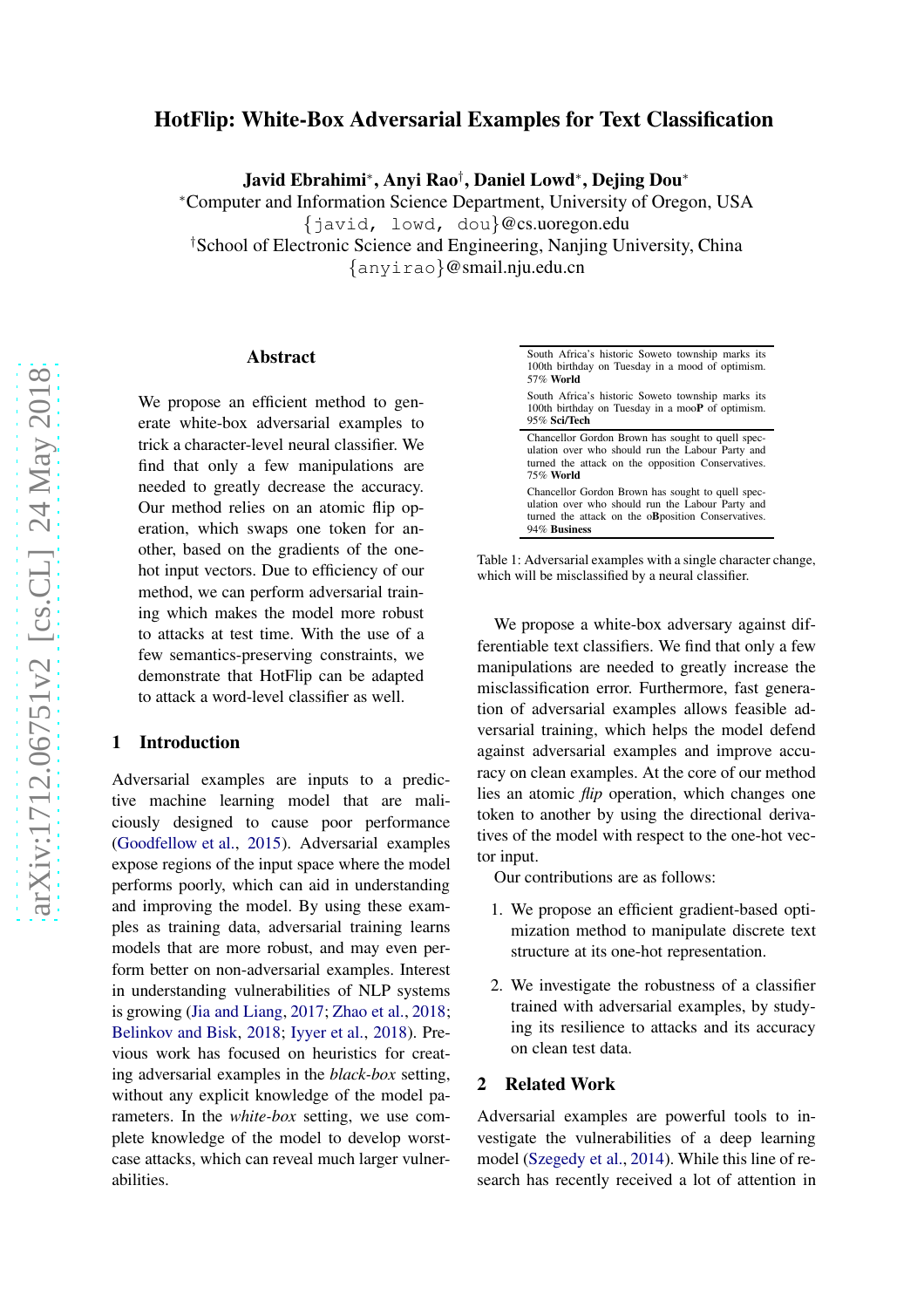the deep learning community, it has a long history in machine learning, going back to adversarial attacks on linear spam classifiers [\(Dalvi et al.](#page-5-6), [2004](#page-5-6); [Lowd and Meek](#page-5-7), [2005\)](#page-5-7). Hosseini et al. [\(2017](#page-5-8)) show that simple modifications, such as adding spaces or dots between characters, can drastically change the toxicity score from Google's perspective API  $^{\rm l}$  . Belinkov and Bisk (20[1](#page-1-0)8) show that character-level machine translation systems are overly sensitive to random character manipulations, such as keyboard typos. They manipulate every word in a sentence with synthetic or natural noise. However, throughout our experiments, we care about the degree of distortion in a sentence, and look for stronger adversaries which can increase the loss within a limited budget. Instead of randomly perturbing text, we propose an efficient method, which can generate adversarial text using the gradients of the model with respect to the input.

Adversarial training interleaves training with generation of adversarial examples [\(Goodfellow et al.](#page-5-0), [2015](#page-5-0)). Concretely, after every iteration of training, adversarial examples are created and added to the mini-batches. A projected gradient-based approach to create adversarial examples by Madry et al. [\(2018](#page-5-9)) has proved to be one of the most effective defense mechanisms against adversarial attacks for image classification. Miyato et al. [\(2017](#page-5-10)) create adversarial examples by adding noise to word embeddings, without creating real-world textual adversarial examples. Our work is the first to propose an efficient method to generate real-world adversarial examples which can also be used for effective adversarial training.

## 3 HotFlip

HotFlip is a method for generating adversarial examples with character substitutions ("flips"). Hot-Flip also supports insertion and deletion operations by representing them as sequences of character substitutions. It uses the gradient with respect to a one-hot input representation to efficiently estimate which individual change has the highest estimated loss, and it uses a beam search to find a set of manipulations that work well together to confuse a classifier.

#### 3.1 Definitions

We use  $J(\mathbf{x}, \mathbf{y})$  to refer to the loss of the model on input x with true output y. For example, for classification, the loss would be the log-loss over the output of the softmax unit. Let  $V$  be the alphabet,  $x$  be a text of length  $L$  characters, and  $x_{ij} \in \{0,1\}^{|V|}$  denote a one-hot vector representing the  $j$ -th character of the  $i$ -th word. The character sequence can be represented by

 $\mathbf{x} = [(x_{11},.. x_{1n});..(x_{m1},.. x_{mn})]$ 

wherein a semicolon denotes explicit segmentation between words. The number of words is denoted by  $m$ , and  $n$  is the number of maximum characters allowed for a word.

#### 3.2 Derivatives of Operations

We represent text operations as vectors in the input space and estimate the change in loss by directional derivatives with respect to these operations. Based on these derivatives, the adversary can choose the best loss-increasing direction. Our algorithm requires just one function evaluation (forward pass) and one gradient computation (backward pass) to estimate the best possible flip.

A flip of the  $i$ -th character of the  $i$ -th word  $(a \rightarrow b)$  can be represented by this vector:

$$
\vec{v}_{ijb} = (\vec{0},..;(\vec{0}..(0,..-1,0,..,1,0),... \vec{0})); \vec{0},..)
$$

where  $-1$  and 1 are in the corresponding positions for the a-th and b-th characters of the alphabet, respectively, and  $x_{ij}^{(a)} = 1$ . A first-order approximation of change in loss can be obtained from a directional derivative along this vector:

$$
\nabla_{\vec{v}_{ijb}} J(\mathbf{x},\mathbf{y}) = \nabla_x J(\mathbf{x},\mathbf{y})^T \cdot \vec{v}_{ijb}
$$

<span id="page-1-1"></span>We choose the vector with biggest increase in loss:

$$
\max \nabla_x J(\mathbf{x}, \mathbf{y})^T \cdot \vec{v}_{ijb} = \max_{ijb} \frac{\partial J}{\partial x_{ij}}^{(b)} - \frac{\partial J}{\partial x_{ij}}^{(a)}
$$
(1)

Using the derivatives as a surrogate loss, we simply need to find the best change by calling the function mentioned in eq. [1,](#page-1-1) to *estimate* the best character change  $(a \rightarrow b)$ . This is in contrast to a naive loss-based approach, which has to query the classifier for every possible change to compute the *exact* loss induced by those changes. In other words, apart from the overhead of calling the func-

<span id="page-1-0"></span><sup>1</sup> https://www.perspectiveapi.com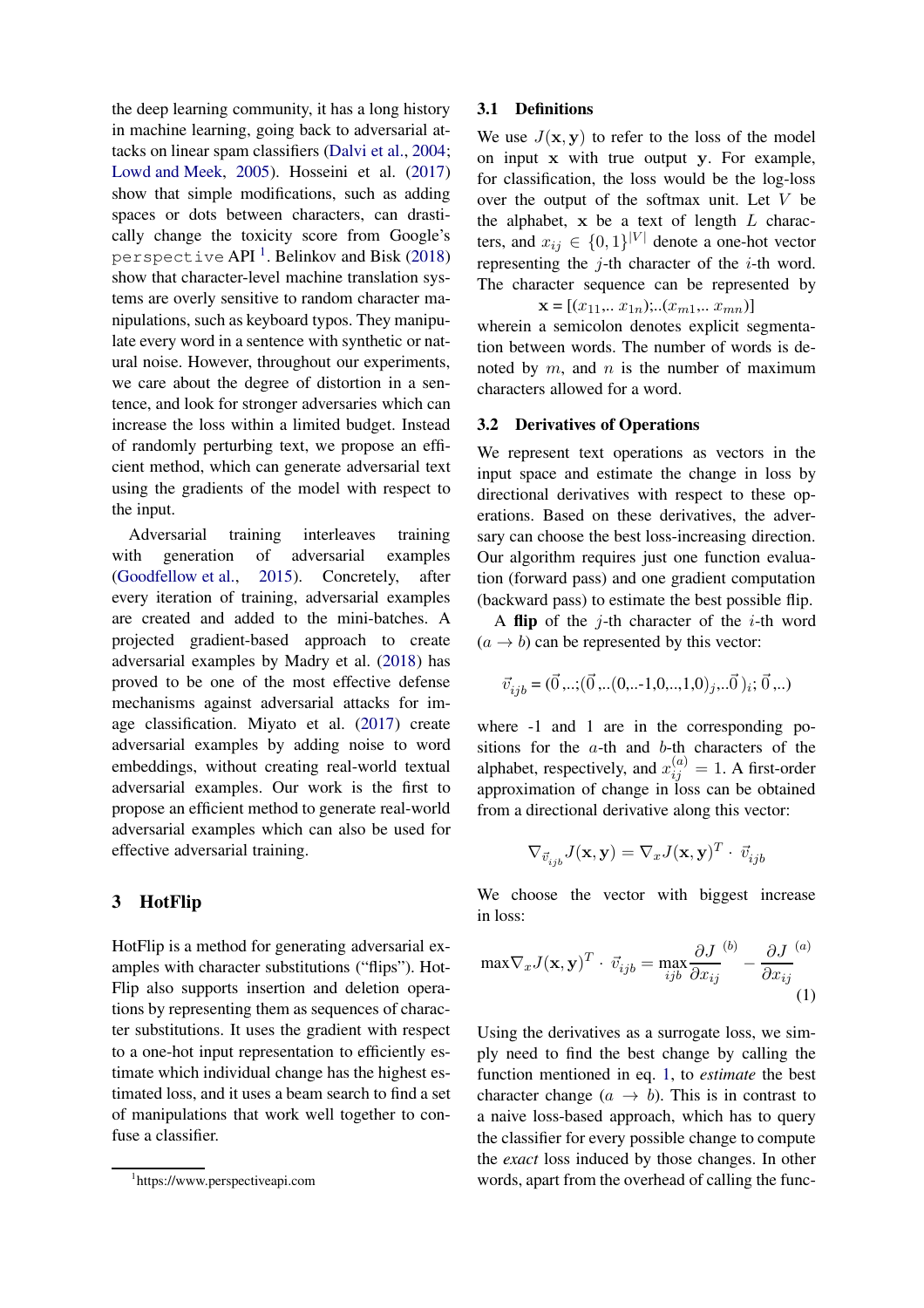tion in eq. [1,](#page-1-1) one backward pass saves the adversary a large number of forward passes.

Character **insertion**<sup>[2](#page-2-0)</sup> at the j-th position of the i-th word can also be treated as a character flip, followed by more flips as characters are shifted to the right until the end of the word.

$$
\max \nabla_x J(\mathbf{x}, \mathbf{y})^T \cdot \vec{v}_{ijb} = \max_{ijb} \frac{\partial J}{\partial x_{ij}}^{(b)} - \frac{\partial J}{\partial x_{ij}}^{(a)}
$$

$$
+ \sum_{j'=j+1}^n \left( \frac{\partial J}{\partial x_{ij'}}^{(b')} - \frac{\partial J}{\partial x_{ij'}}^{(a')} \right)
$$

where  $x_{ij}^{(a')} = 1$  and  $x_{ij'-1}^{(b')} = 1$ . Similarly, character deletion can be written as a number of character flips as characters are shifted to the left. Since the magnitudes of direction vectors (operations) are different, we normalize by the  $L_2$  norm of the vector i.e.,  $\frac{\bar{v}}{\sqrt{2}}$  $\frac{v}{2N}$ , where N is the number of total flips.

### 3.3 Multiple Changes

We explained how to estimate the best single change in text to get the maximum increase in loss. A greedy or beam search of  $r$  steps will give us an adversarial example with a maximum of  $r$  flips, or more concretely an adversarial example within an  $L_0$  distance of r from the original example. Our beam search requires only  $\mathcal{O}(br)$  forward passes and an equal number of backward passes, with r being the budget and b, the beam width. We elaborate on this with an example: Consider the loss function  $J(.)$ , input  $x_0$ , and an individual change  $c_j$ . We estimate the score for the change as  $\frac{\partial J(x_0)}{\partial c_j}$ . For a sequence of 3 changes  $[c_1,c_2,c_3]$ , we evaluate the "score" as follows.

score([c<sub>1</sub>, c<sub>2</sub>, c<sub>3</sub>]) = 
$$
\frac{\partial J(x_0)}{\partial c_1} + \frac{\partial J(x_1)}{\partial c_2} + \frac{\partial J(x_2)}{\partial c_3}
$$

where  $x_1$  and  $x_2$  are the modified input after applying  $[c_1]$  and  $[c_1, c_2]$  respectively. We need b forward and backward passes to compute derivatives at each step of the path, leading to  $\mathcal{O}(br)$ queries. In contrast, a naive loss-based approach requires computing the exact loss for every possible change at every stage of the beam search, leading to  $\mathcal{O}(brL|V|)$  queries.

### 4 Experiments

In principle, HotFlip could be applied to any differentiable character-based classifier. Here, we focus on the CharCNN-LSTM architecture [\(Kim et al.](#page-5-11), [2016\)](#page-5-11), which can be adapted for classification via a single dense layer after the last recurrent hidden unit. We use the AG's news dataset<sup>[3](#page-2-1)</sup>, which consists of  $120,000$  training and 7,600 test instances from four equal-sized classes: World, Sports, Business, and Science/Technology. The architecture consists of a 2-layer stacked LSTM with 500 hidden units, a character embedding size of 25, and 1000 kernels of width 6 for temporal convolutions. This classifier was able to outperform [\(Conneau et al.](#page-5-12), [2017](#page-5-12)), which has achieved the state-of-the-art result on some benchmarks, on AG's news. The model is trained with SGD and gradient clipping, and the batch size was set to 64. We used 10% of the training data as the development set, and trained for a maximum of 25 epochs. We only allow character changes if the new word does not exist in the vocabulary, to avoid changes that are more likely to change the meaning of text. The adversary uses a beam size of 10, and has a budget of maximum of 10% of characters in the document. In Figure [1,](#page-3-0) we plot the success rate of the adversary against an acceptable confidence score for the misclassification. That is, we consider the adversary successful only if the classifier misclassifies the instance with a given confidence score. For this experiment, we create adversarial examples for 10% of the test set.

We compare with a (greedy) black-box adversary, which does not have access to model parameters, and simply queries the classifier with random character changes. Belinkov and Bisk [\(2018\)](#page-5-3) define an attack, Key, in which a character is replaced with an adjacent character in the keyboard. We allow a stronger black-box attacker to change a character to any character in the alphabet, and we call it Key∗ . As expected a white-box adversary is much more damaging, and has a higher success rate. As can be seen, the beam-search strategy is very effective in fooling the classifier even with an 0.9 confidence constraint, tricking the classifier for more than 90% of the instances. A greedy search is less effective especially in producing high-confidence scores. We use a maximum of 10% of characters in the document as the budget for the adversary, but our adversary changes an av-

<span id="page-2-0"></span><sup>&</sup>lt;sup>2</sup>For ease in exposition, we assume that the word size is at most  $n-1$ , leaving at least one position of padding at the end.

<span id="page-2-1"></span><sup>&</sup>lt;sup>3</sup>https://www.di.unipi.it/~gulli/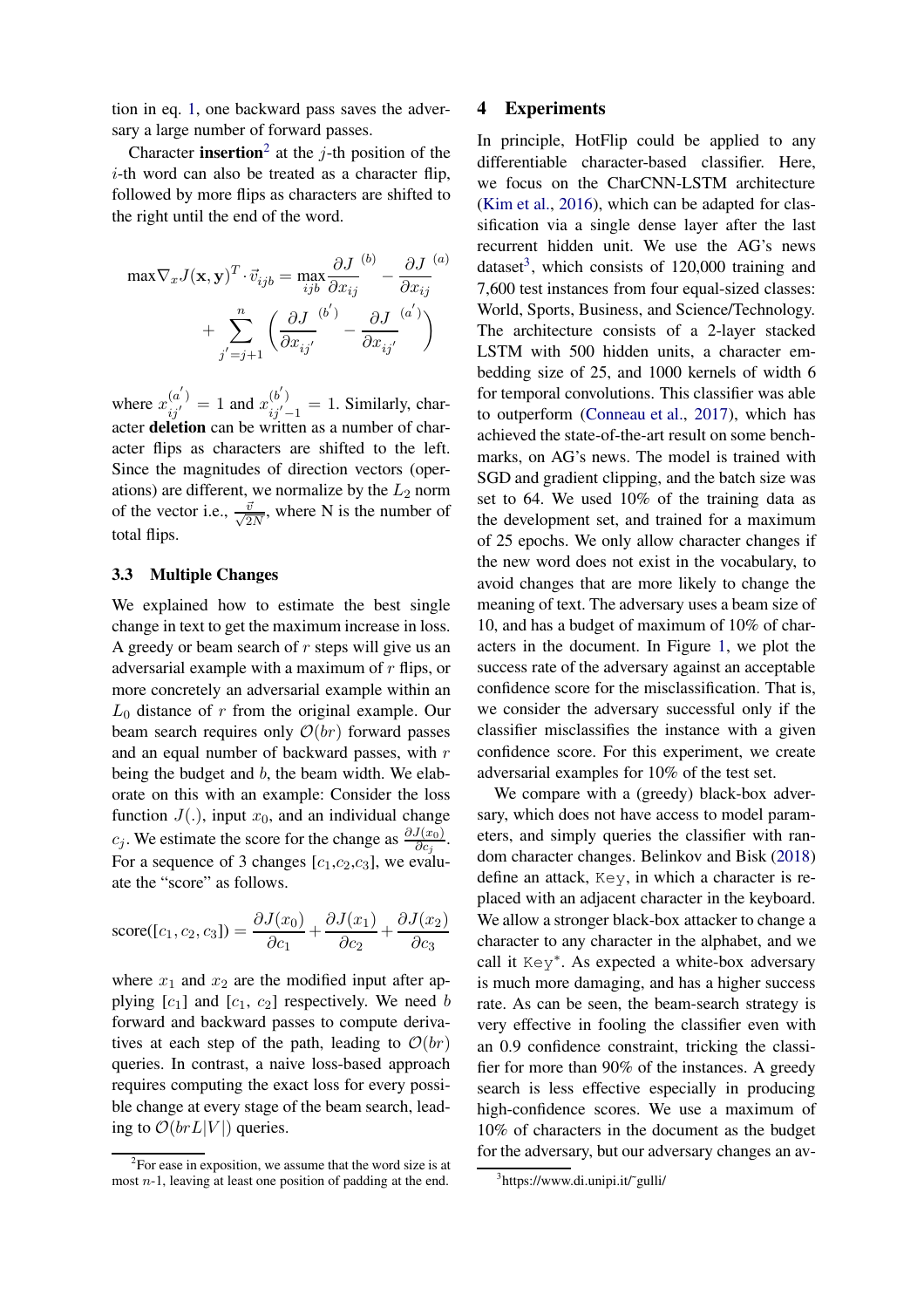<span id="page-3-0"></span>

Figure 1: Adversary's success as a function of confidence.

erage of 4.18% of the characters to trick the classifier at confidence 0.5. The adversary picks the flip operation around 80% of the times, and favors delete over insert by two to one.

### 4.1 Robustness

For our adversarial training, we use only use the flip operation, and evaluate models' robustness to this operation only. This is because insert and delete manipulations are  $n$  times slower to generate, where  $n$  is the number of maximum characters allowed for a word. For these experiments, we have no constraint on confidence score. We flip r characters for each training sample, which was set to 20% of the characters in text after tuning, based on the accuracy on the development set. In addition, for faster generation of adversarial examples, we directly apply the top  $r$  flips after the first back-ward pass, simultaneously<sup>[4](#page-3-1)</sup>.

We use the full test set for this experiment, and we compare HotFlip adversarial training with the white-box (supervised) adversarial training [\(Miyato et al.](#page-5-10), [2017](#page-5-10)) that perturbs word embeddings, which we adapt to work with character embeddings. Specifically, the adversarial noise per character is constrained by the Frobenius norm of the embedding matrix composed of the sequence of characters in the word. We also create another baseline where instead of white-box adversarial examples, we add black-box adversarial examples (Key∗ ) to the mini-batches. As shown in Table [2,](#page-3-2) our approach decreases misclassification error and dramatically decreases the adversary's success rate. In particular, adversarial training on real adversarial examples generated by HotFlip, is more effective than training on *pseudo*-adversarial examples created by adding noise to the embeddings.

The current error of our adversarially trained model is still beyond an acceptable rate; this is

<span id="page-3-2"></span>

| Method                       | Misc. error | Success rate |  |
|------------------------------|-------------|--------------|--|
| <b>Baseline</b>              | $8.27\%$    | 98.16%       |  |
| Adv-tr (Miyato et al., 2017) | 8.03%       | 87.43%       |  |
| Adv-tr (black-box)           | 8.60%       | 95.63%       |  |
| Adv-tr (white-box)           | $7.65\%$    | 69.32%       |  |

Table 2: Comparison based on misclassification error on clean data and adversary's success rate.

mainly because the adversary that we use at test time, which uses beam search, is strictly stronger than our model's internal adversary. This has been observed in computer vision where strongest adversaries are not efficient enough for adversarial training, but can break models trained with weaker adversaries [\(Carlini and Wagner](#page-5-13), [2017\)](#page-5-13).

### 4.2 Human Perception

Our human evaluation experiment shows that our character-based adversarial examples rarely alter the meaning of a sentence. We conduct an experiment of annotating 600 randomly-picked instances annotated by at least three crowd workers in Amazon Mechanical Turk. This set contains 150 examples of each class of AG's-news dataset, all of which are correctly classified by the classifier. We manipulate half of this set by our algorithm, which can successfully trick the classifier to misclassify these 300 adversarial examples. The median accuracy of our participants decreased by 1.78% from 87.49% on clean examples to 85.71% on adversarial examples. Similar small drops in human performance have been reported for image classification [\(Papernot et al.,](#page-5-14) [2016\)](#page-5-14) and text comprehension [\(Jia and Liang](#page-5-1), [2017\)](#page-5-1).

### 5 HotFlip at Word-Level

HotFlip can naturally be adapted to generate adversarial examples for word-level models, by computing derivatives with respect to one-hot word vectors. After a few character changes, the meaning of the text is very likely to be preserved or inferred by the reader [\(Rawlinson,](#page-5-15) [1976](#page-5-15)), which was also confirmed by our human subjects study. By contrast, word-level adversarial manipulations are much more likely to change the meaning of text, which makes the use of semantics-preserving constraints necessary. For example, changing the word *good* to *bad* changes the sentiment of the sentence "*this was a good movie*". In fact, we expect the model to predict a different label after such a change.

<span id="page-3-1"></span><sup>&</sup>lt;sup>4</sup>The adversary at test time would still use beam search.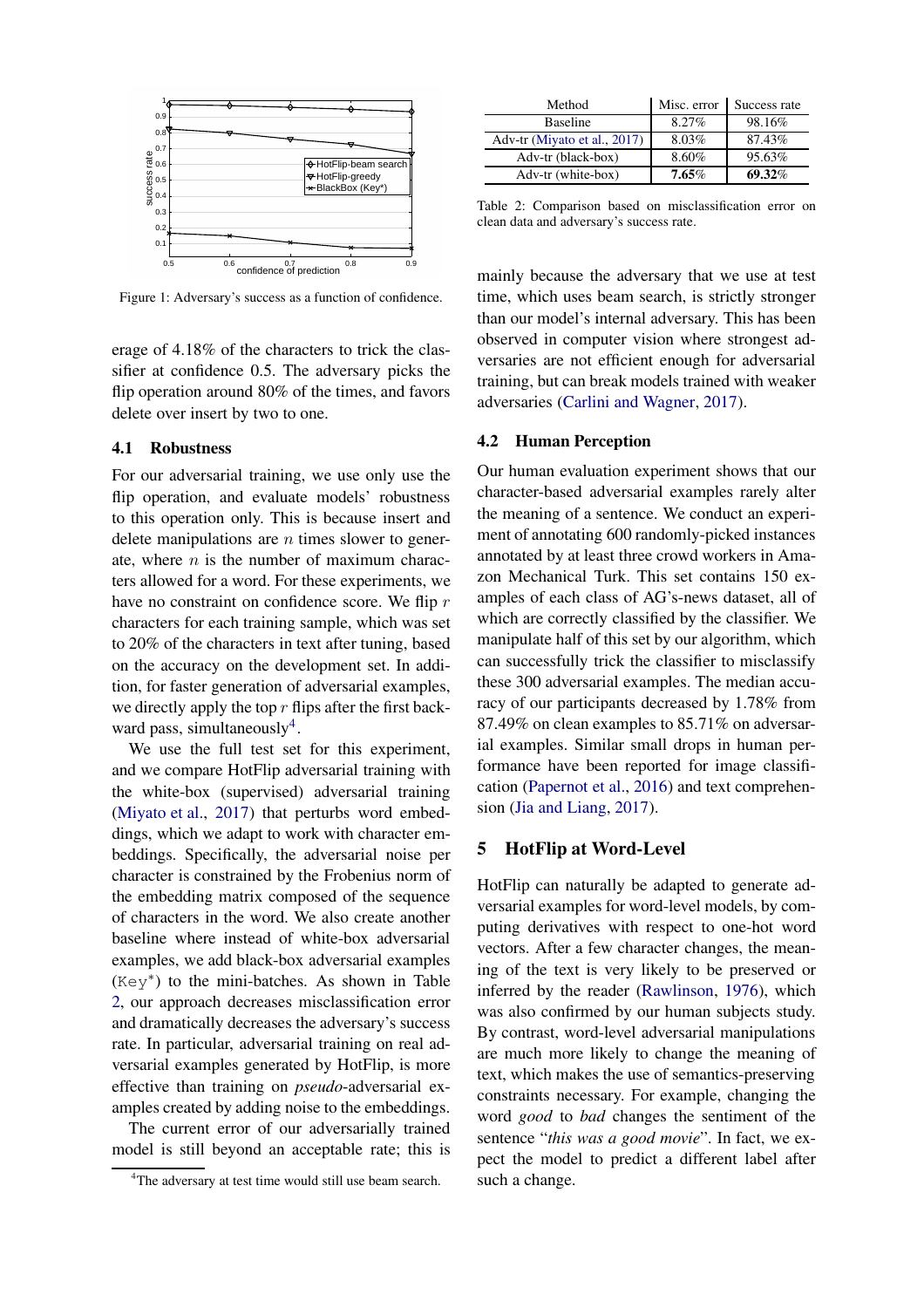<span id="page-4-0"></span>

| one hour photo is an intriguing (interesting) snapshot of one man and his delusions it's just too bad it doesn't have |  |
|-----------------------------------------------------------------------------------------------------------------------|--|
| more flashes of insight.                                                                                              |  |

<sup>&#</sup>x27;enigma' is a good (terrific) name for a movie this deliberately obtuse and unapproachable.

an atonal estrogen opera that demonizes feminism while gifting the most sympathetic male of the piece with a nice (wonderful) vomit bath at his wedding.

culkin exudes (infuses) none of the charm or charisma that might keep a more general audience even vaguely interested in his bratty character.

<span id="page-4-1"></span>Table 3: Adversarial examples for sentiment classification. The bold words replace the words before them.

| $past \rightarrow pas!t$ | Alps $\rightarrow$ llps       | talk $\rightarrow$ taln | $local \rightarrow local$ | $v \circ u \to v \circ Tu$ | ships $\rightarrow$ hips | $actor \rightarrow actr$ | lowered $\rightarrow$ owered |
|--------------------------|-------------------------------|-------------------------|---------------------------|----------------------------|--------------------------|--------------------------|------------------------------|
| pasturing                | l <sub>1</sub> p <sub>S</sub> | tall                    | moral                     | Tutu                       | dips                     | act                      | powered                      |
| pasture                  | laps                          | tale                    | Moral                     | Hutu                       | hops                     | acting                   | empowered                    |
| pastor                   | legs                          | tales                   | coral                     | Turku                      | lips                     | actress                  | owed                         |
| Task                     | slips                         | talent                  | morals                    | Futurum                    | hits                     | acts                     | overpowered                  |

Table 4: Nearest neighbor words (based on cosine similarity) of word representations from CharCNN-LSTM, picked at the output of the highway layers. A single adversarial change in the word often results in a big change in the embedding, which would make the word more similar to other words, rather than to the original word.

To showcase the applicability of HotFlip to a word-level classifier, we use Kim's CNN [\(2014](#page-5-16)) trained for binary sentiment classification on the SST dataset [\(Socher et al.](#page-5-17), [2013](#page-5-17)). In order to create adversarial examples, we add constraints so that the resulting sentence is likely to preserve the original meaning; we only flip a word  $w_i$  to  $w_j$ only if these constraints are satisfied:

- 1. The cosine similarity between the embedding of words is bigger than a threshold (0.8).
- 2. The two words have the same part-of-speech.
- 3. We disallow replacing of stop-words, as for many of the stop-words, it is difficult to find cases where replacing them will still render the sentence grammatically correct. We also disallow changing a word to another word with the same lexeme for the same purpose.

Table [3](#page-4-0) shows a few adversarial examples with only one word flip. In the second and the fourth examples, the adversary flips a positive word (i.e., *good*, *nice*) with highly positive words (i.e., *terrific*, *wonderful*) in an overall very negative review. These examples, albeit interesting and intuitive, are not abundant, and thus pose less threat to an NLP word-level model. Specifically, given the strict set of constraints, we were able to create only 41 examples (2% of the correctly-classified instances of the SST test set) with one or two flips.

For a qualitative analysis of relative brittleness of character-level models, we study the change in word embedding as an adversarial flip, insert, or delete operation occurs in Table [4.](#page-4-1) We use the output of the highway layer as the word representation, and report the embedding for a few adversarial words, for which the original word is not among their top 5 nearest neighbors.

In a character-level model, the lookup operation to pick a word from the vocabulary is replaced by a character-sequence feature extractor which gives an embedding for any input, including OOV words which would be mapped to an UNK token in a word-level model. This makes the embedding space induced in character-level representation more dense, which makes characterlevel models more likely to misbehave under small adversarial perturbations.

## 6 Conclusion and Future Work

White-box attacks are among the most serious forms of attacks an adversary can inflict on a machine learning model. We create white-box adversarial examples by computing derivatives with respect to a few character-edit operations (i.e., flip, insert, delete), which can be used in a beam-search optimization. While character-edit operations have little impact on human understanding, we found that character-level models are highly sensitive to adversarial perturbations. Employing these adversarial examples in adversarial training renders the models more robust to such attacks, as well as more robust to unseen clean data.

Contrasting and evaluating robustness of different character-level models for different tasks is an important future direction for adversarial NLP. In addition, the discrete nature of text makes it a more challenging task to understand the landscape of adversarial examples. Research in this direction can shed light on vulnerabilities of NLP models.

an intermittently pleasing (satisfying) but mostly routine effort.